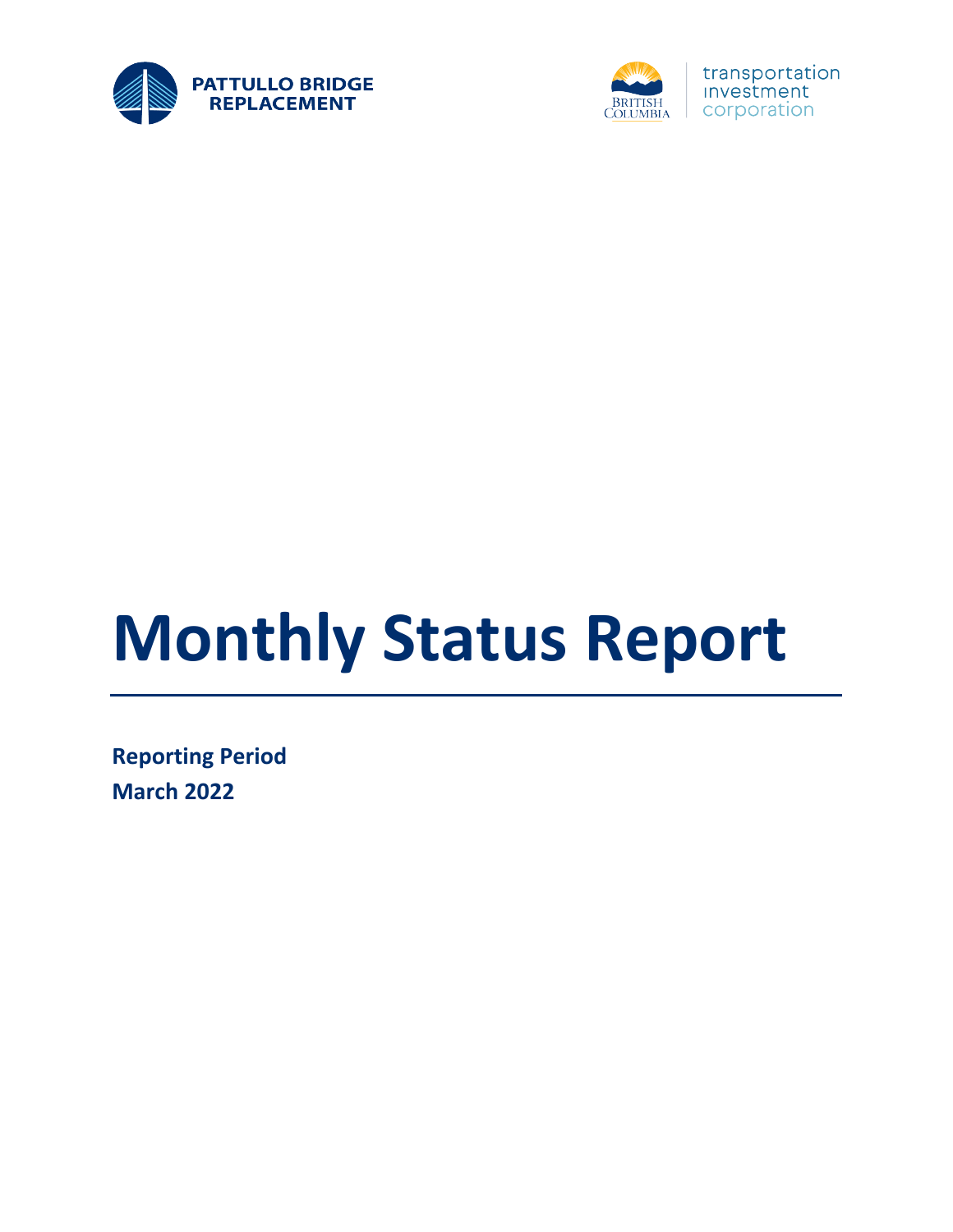#### **1. Introduction**

#### **1.1 Project Overview**

The Pattullo Bridge is a key connection between the communities of Surrey and New Westminster.

The new toll-free four-lane bridge will provide important improvements for everyone using the bridge, including people who are driving, cycling, or walking, as well as communities on either side of the bridge.

The new bridge will provide:

- A safer crossing for all bridge users with modern, wider lanes, separated by a centre median barrier
- Dedicated walking and cycling lanes, separated from traffic by a barrier on both sides of the bridge
- Better connections to, from and near the bridge

The new bridge is scheduled to open in 2024. The existing bridge will remain in use until the new bridge is open to traffic. Once the new bridge is open, the existing bridge will be removed.

Additional information and updates about the Project can be found on the Project's website [https://www.pattullobridgereplacement.ca.](https://www.pattullobridgereplacement.ca/)

#### **1.2 Project Delivery**

Transportation Investment Corporation, a provincial Crown corporation, is delivering and overseeing this \$1.377 billion Project. The Project is being delivered under B.C.'s Community Benefits Agreement and the Project workforce is being provided by B.C. Infrastructure Benefits Inc.

The Fraser Crossing Project Corporation (Contractor) has been selected to design and build the new bridge. The Province will own and maintain the new bridge when complete.

The Project represents a significant investment in multi-modal transportation mobility improvements and supports provincial and regional strategies, environmental objectives, and the economic development of transportation services in the region.

#### **1.3 Project Goals**

Measure specific data to confirm the following Project goals and objectives are being met in accordance with the Project's **Performance Measurement Plan:**

- 1. Provide a **structurally sound bridge crossing** to maintain a critical local and regional connection;
- 2. **Improve safety for all users** with modern lane widths, road curvature, centre median barrier and separated pedestrian and cycling lanes; and
- 3. **Improve connectivity, reliability and modal choice** while supporting environmental objectives.

The Project represents a significant investment in multi-modal transportation mobility improvements and supports provincial and regional strategies, environmental objectives, and the economic development of transportation services in the region.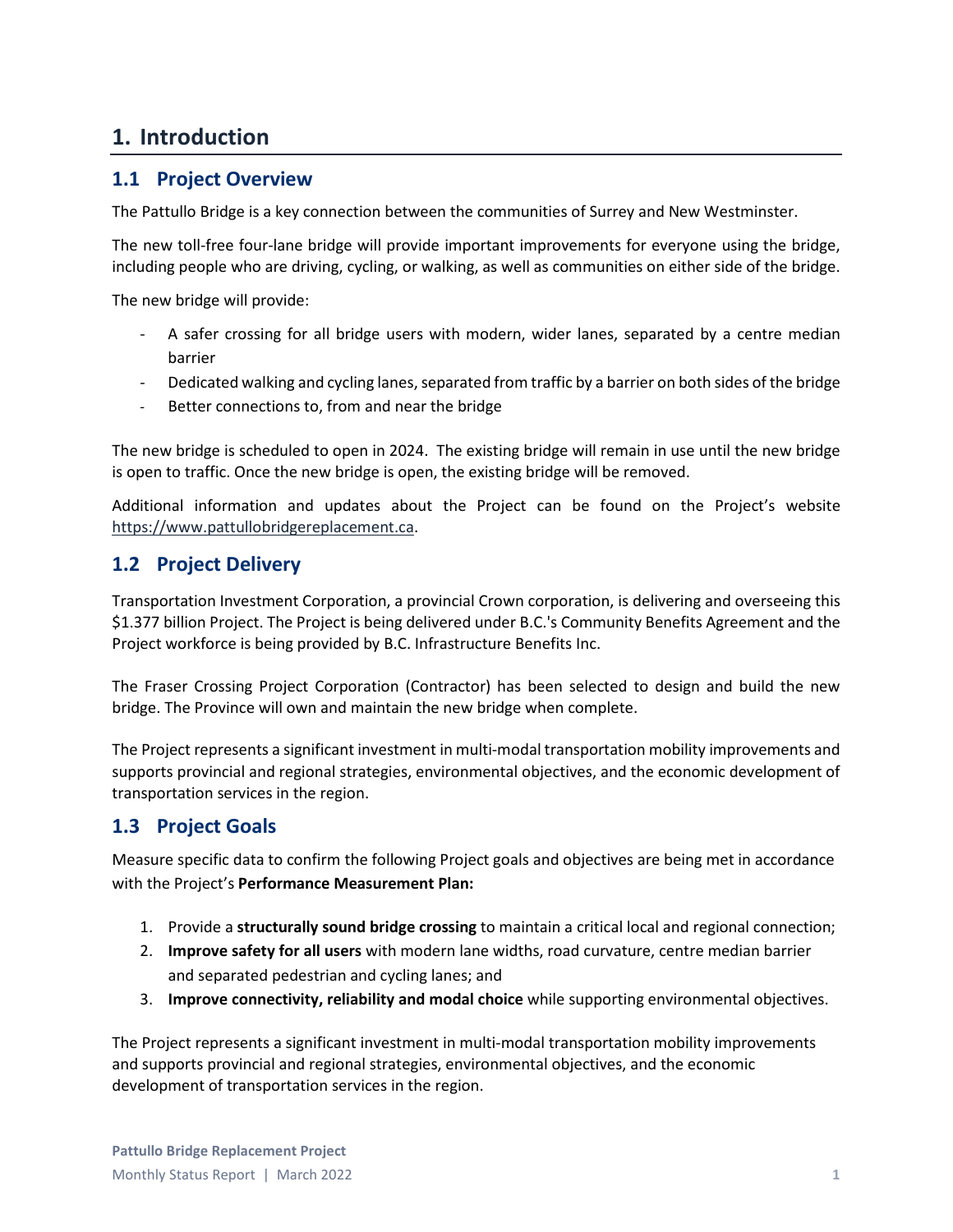## **2. Project Update**

#### **2.1 Project Dashboard**

|                         |                                          | <b>Objectives</b>                                                                                                                                                  | <b>Project Status</b>    | <b>Comments</b>                                                                                                                                                                                                                                                                                                                                                                                                                  |
|-------------------------|------------------------------------------|--------------------------------------------------------------------------------------------------------------------------------------------------------------------|--------------------------|----------------------------------------------------------------------------------------------------------------------------------------------------------------------------------------------------------------------------------------------------------------------------------------------------------------------------------------------------------------------------------------------------------------------------------|
|                         | <b>Scope</b>                             | Project delivered within the<br>approved scope.                                                                                                                    |                          | The Project includes a new four-lane bridge, improved connections to, from<br>and near the bridge and dedicated walking and cycling lanes and is on track<br>to be delivered within the approved scope.                                                                                                                                                                                                                          |
|                         | <b>Schedule</b>                          | Project delivered within the<br>approved schedule.                                                                                                                 | $\blacksquare$           | Schedule related risks and issues are being monitored, particularly in relation<br>to regulatory authorizations required for in-river works and on-site<br>investigative work.                                                                                                                                                                                                                                                   |
|                         | <b>Budget</b>                            | Project delivered within the<br>approved budget of \$1.377<br>billion.                                                                                             |                          | Project spending for the month of March 2022 was \$22.6 million.<br>Total Project spending to date is \$472 million; the Project is forecast to be<br>delivered within budget.                                                                                                                                                                                                                                                   |
| <b>Project Delivery</b> | <b>Safety</b>                            | Ensure that Project work is<br>performed safely and in<br>compliance with all<br>applicable safety<br>regulations, and in<br>accordance with<br>government policy. |                          | The health and safety plan for the Project work is in place. The plan includes<br>specific COVID-19 protocols.<br>12 Site Safety Inspections were conducted in the month.<br>No lost time injuries occurred in the month.<br>Lost Time Injury Frequency Rate (LTIFR) for the Project is 0.9. The average<br>Injury Rate for Bridge, Overpass, or Viaduct Construction or Repair from<br>2020 is 1.1 per WorkSafeBC. <sup>1</sup> |
|                         | <b>Quality</b>                           | Implement an effective<br><b>Quality Management</b><br>System.                                                                                                     |                          | Continued monitoring the Structural Steel fabrication, including steel<br>component testing. Results to date have shown the steel to be of acceptable<br>quality.                                                                                                                                                                                                                                                                |
|                         | <b>Environmental</b>                     | Ensure our work is<br>performed in an<br>environmentally responsible<br>manner.                                                                                    | $\blacksquare$           | Three environmental site inspections were conducted in the month.                                                                                                                                                                                                                                                                                                                                                                |
|                         | <b>Archaeology</b>                       | Ensure the work is<br>performed in a manner that<br>meets the standards of the<br>Heritage Conservation Act.                                                       | $\overline{\phantom{a}}$ | Continued to advance the archaeological field program in collaboration with<br>Indigenous groups.<br>Completed archaeology investigation at Pier S6.                                                                                                                                                                                                                                                                             |
|                         | <b>Design and</b><br><b>Construction</b> | Provide design and technical<br>oversight, coordinate and<br>manage activities on site and<br>conduct compliance reviews.                                          | $\bullet$                | Installation of rebar in preparation for additional concrete pile cap pour<br>progressed at Pier S1.<br>Piling at on-land Piers S2, S3, S4, S5, S7, S8, N2, and N3 continued in the<br>month.<br>Construction of crane pad for Pier S4 completed.<br>$\overline{\phantom{a}}$<br>Preparation work began for an additional hydraulic model test.                                                                                  |

<span id="page-2-0"></span><sup>&</sup>lt;sup>1</sup> Please note the WSBC average injury rate, used as a performance benchmark, has been updated.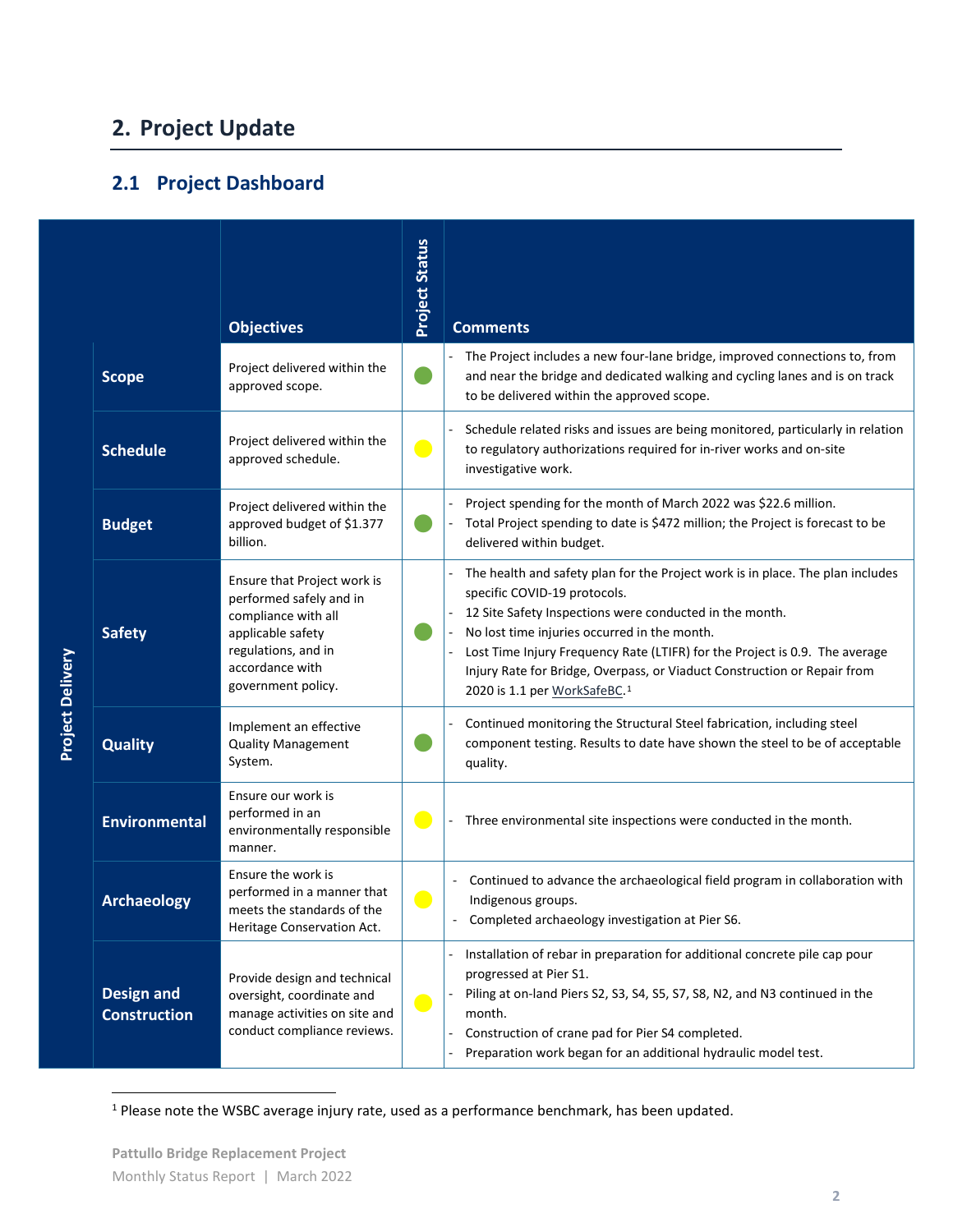|                       |                                                              | <b>Objectives</b>                                                                                                                              | <b>Project Status</b> | <b>Comments</b>                                                                                                                                                                                                                        |
|-----------------------|--------------------------------------------------------------|------------------------------------------------------------------------------------------------------------------------------------------------|-----------------------|----------------------------------------------------------------------------------------------------------------------------------------------------------------------------------------------------------------------------------------|
|                       |                                                              |                                                                                                                                                |                       |                                                                                                                                                                                                                                        |
|                       | <b>Community</b><br><b>Benefits</b>                          | Work collaboratively with BC<br>Infrastructure Benefits Inc.<br>(BCIB) to successfully<br>implement the Community<br>Benefits Agreement (CBA). | $\bullet$             | Continued collaboration with BCIB on labour force requirements                                                                                                                                                                         |
|                       | Indigenous<br><b>Groups</b>                                  | Continue to build and<br>maintain a positive<br>collaborative working<br>relationship.                                                         | $\bullet$             | Project Team continues to engage with the Identified Indigenous Groups in<br>relation to Project permitting and opportunities.                                                                                                         |
| Partners/Stakeholders | <b>Third Parties</b>                                         | Continue to build and<br>maintain positive<br>relationships and secure<br>agreements with Project<br>partners and other third<br>parties.      | $\bullet$             | Continued handover/transfer agreement discussions regarding the existing<br>bridge with TransLink.<br>Continued agreement discussions with TELUS and railway companies in the<br>month.                                                |
|                       | <b>Public and</b><br><b>Stakeholder</b><br><b>Engagement</b> | Continue to build and<br>maintain positive<br>relationships with the<br>community and other<br>stakeholders.                                   |                       | Provided a Project update to the Active Transportation Working Group.<br>Continued meeting with the Woodlands Working Group to discuss the<br>development of interpretative panels at the site of the former Woodlands<br>Institution. |

| <b>Status</b> | <b>Description</b>                                                             |
|---------------|--------------------------------------------------------------------------------|
|               | Managing critical issues, negotiating resolution; action required immediately  |
|               | Managing some issues, negotiating resolution; action required in the near term |
|               | Stay the Course - no action required                                           |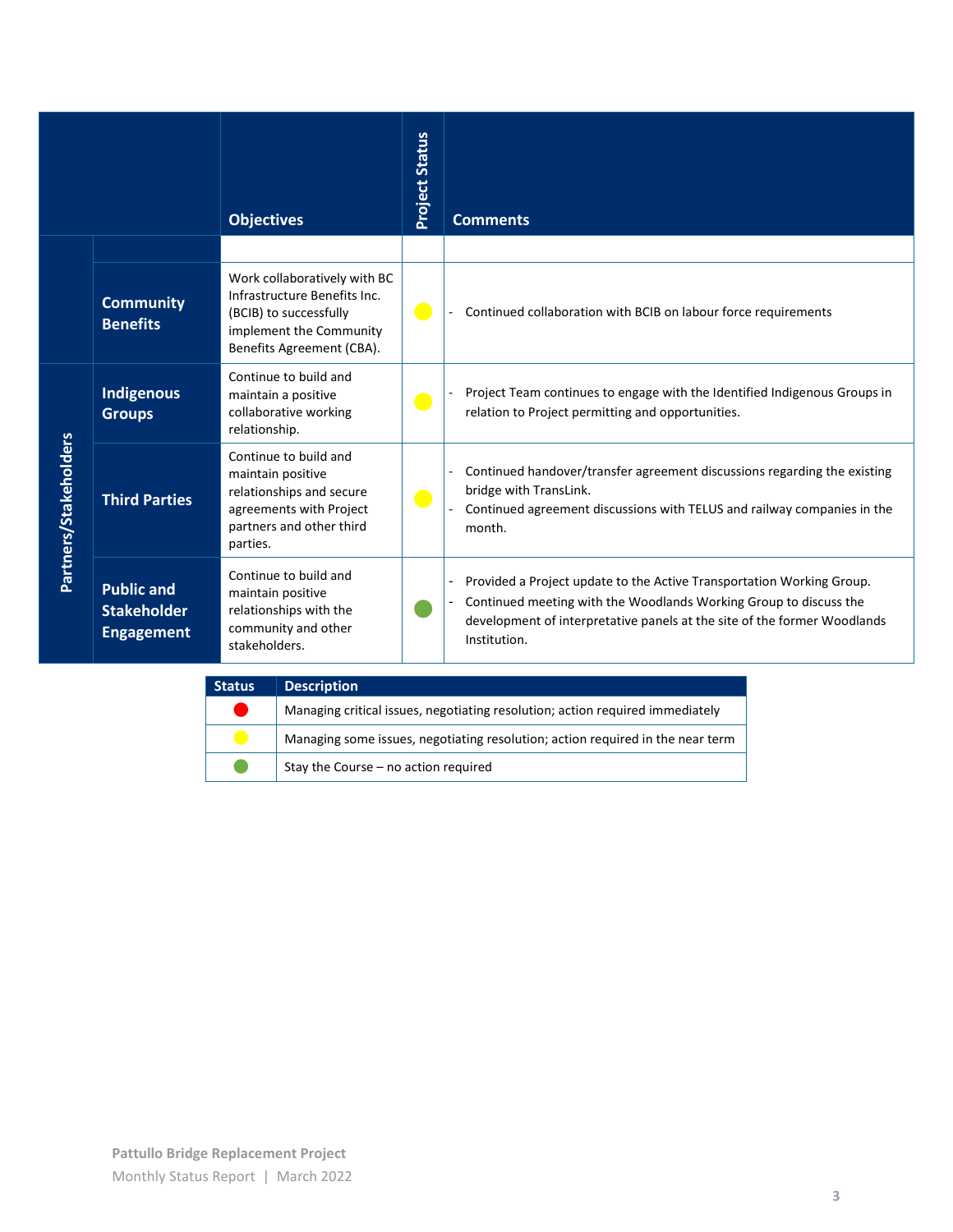# **3. Project Documents and Achievements to Date**

|                         | <b>Project Planning</b><br>and Development | Completion of three phases of public consultation (2013-2016)<br>Executed Design-Build-Finance Agreement (February 2020)<br>Project Overview Report (May 2020)<br>Project Report (July 2020)                                                                                                                                                                                                                                                                                                                                                                                                                                                                                                                                               |
|-------------------------|--------------------------------------------|--------------------------------------------------------------------------------------------------------------------------------------------------------------------------------------------------------------------------------------------------------------------------------------------------------------------------------------------------------------------------------------------------------------------------------------------------------------------------------------------------------------------------------------------------------------------------------------------------------------------------------------------------------------------------------------------------------------------------------------------|
| <b>Project Delivery</b> | <b>Environmental</b>                       | EAO Environmental Assessment Certificate (EAC) (April 2019)<br>Port and Environmental Review (PER) Permit (May 2019)<br>Canadian Navigable Waters Act Approval (November 2020)<br>Water Sustainability Act (WSA) Change Approval (November 2020)<br>Water Sustainability Act Short Term Use Approval (December 2020)<br>Fisheries Act Authorization (February 2021)                                                                                                                                                                                                                                                                                                                                                                        |
|                         | <b>Community</b><br><b>Benefits</b>        | Community Benefits Agreement (July 2018)<br>$\overline{\phantom{a}}$<br>BCIB Health and Safety Program (May 2019)<br>BCIB-AIRCC Enabling Agreement Executed (May 2019)<br>BCIB-Contractor Agreement Executed (February 2020)<br>BCIB-Subcontractor Agreement Executed (February 2020)                                                                                                                                                                                                                                                                                                                                                                                                                                                      |
| Partners/Stakeholders   | <b>Third Parties</b>                       | CN Master Agreement (May 2019)<br>City of Surrey Municipal Agreement (September 2019)<br>City of New Westminster Municipal Agreement (September 2019)<br>Metro Vancouver Accommodation Agreement (December 2019)<br>Construction and land licenses acquired from Vancouver Fraser Port<br>Authority (VFPA); VFPA demolition license finalized (December 2019)<br>CP Grade Separation Construction Agreement (January 2020)<br>$\overline{\phantom{a}}$<br>Shaw Telecommunications Facilities Relocation Agreement (March 2020)<br>Zayo Telecommunications Facilities Relocation Agreement (March 2020)<br>CP Overpass Crossing and Maintenance Agreement (December 2020)<br>TransLink Consent Agreement for in-river works (December 2020) |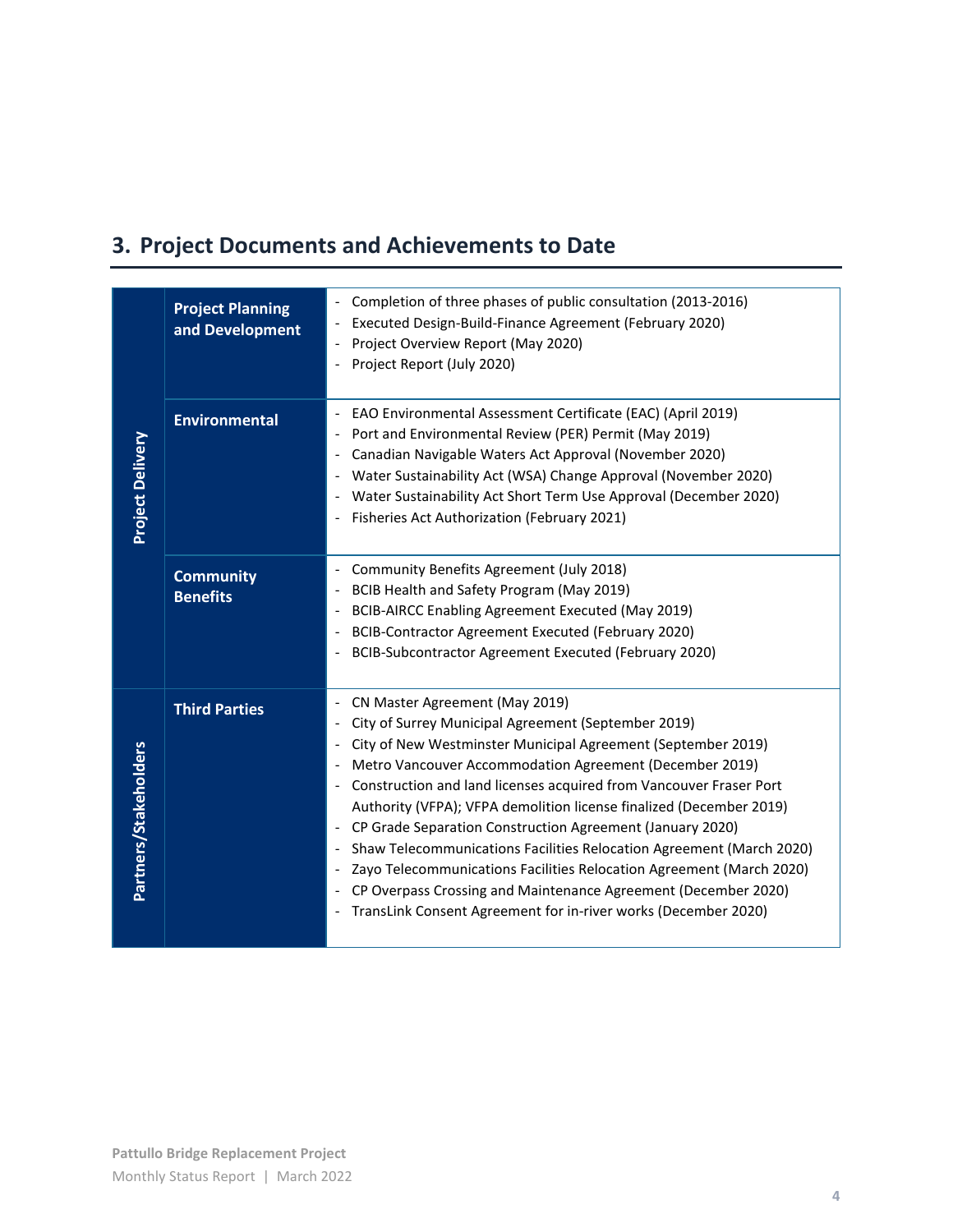## **4. Monthly Highlights and Three Month Lookahead**

#### **4.1 Safety**

| Scope:                               | Establish Occupational Health and Safety (OH&S) Project delivery objectives and<br>$\overline{\phantom{a}}$<br>performance measures.<br>Manage Project OH&S activities.<br>Monitor relevant OH&S performance metrics.<br>$\overline{\phantom{a}}$<br>Ensure the Project complies with relevant WorkSafeBC regulations and government<br>$\overline{\phantom{a}}$<br>requirements.                                                                                                                                  |
|--------------------------------------|--------------------------------------------------------------------------------------------------------------------------------------------------------------------------------------------------------------------------------------------------------------------------------------------------------------------------------------------------------------------------------------------------------------------------------------------------------------------------------------------------------------------|
| <b>Monthly</b><br><b>Highlights:</b> | Continued to receive health and safety updates and incident reports from BCIB and the<br>$\overline{\phantom{a}}$<br>Contractor.<br>Sixteen incidents were documented in the health and safety log for the month. All the<br>$\overline{\phantom{a}}$<br>incidents were deemed minor, and none resulted in lost time due to injury. Lost Time<br>Injury Frequency Rate (LTIFR) for the Project is 0.9 which is less than the WorkSafeBC<br>average of 1.1 for Bridge, Overpass, or Viaduct Construction or Repair. |
| <b>Three Month</b><br>Lookahead:     | Update Safe Work Plans and Safe Job Procedures as required.<br>$\blacksquare$<br>Deliver training on the Job Hazard Assessment and Risk Mitigation Plan for all Project Team<br>$\overline{\phantom{a}}$<br>members.<br>Conduct OH&S audits as and when required.<br>$\overline{\phantom{a}}$                                                                                                                                                                                                                      |

#### **4.2 Quality**

| Scope:                               | Establish quality management Project objectives and performance measures.<br>$\overline{\phantom{a}}$<br>Manage Project quality management activities.<br>Monitor relevant quality management performance metrics.                  |
|--------------------------------------|-------------------------------------------------------------------------------------------------------------------------------------------------------------------------------------------------------------------------------------|
| <b>Monthly</b><br><b>Highlights:</b> | Continued structural steel fabrication activities, including auditing and steel testing.<br>Three new Non-Compliance Reports (NCR) were generated in the month. All related to<br>۰<br>process and procedure compliance.            |
| <b>Three Month</b><br>Lookahead:     | Continue steel fabrication quality monitoring, and surveillance auditing and initiate<br>inspections as required.<br>Ongoing review of the contractor's Inspection and Test Plans.<br>Ongoing review of quality-related submittals. |

#### **4.3 Environmental**

| Scope: | - Manage follow-up and compliance actions required under the Environmental Assessment<br>Certificate (EAC) and the Port and Environmental Review (PER) permit. |
|--------|----------------------------------------------------------------------------------------------------------------------------------------------------------------|
|        | - Liaise with regulators on matters related to EAC and PER permit conditions and<br>commitments made through the environmental assessment process.             |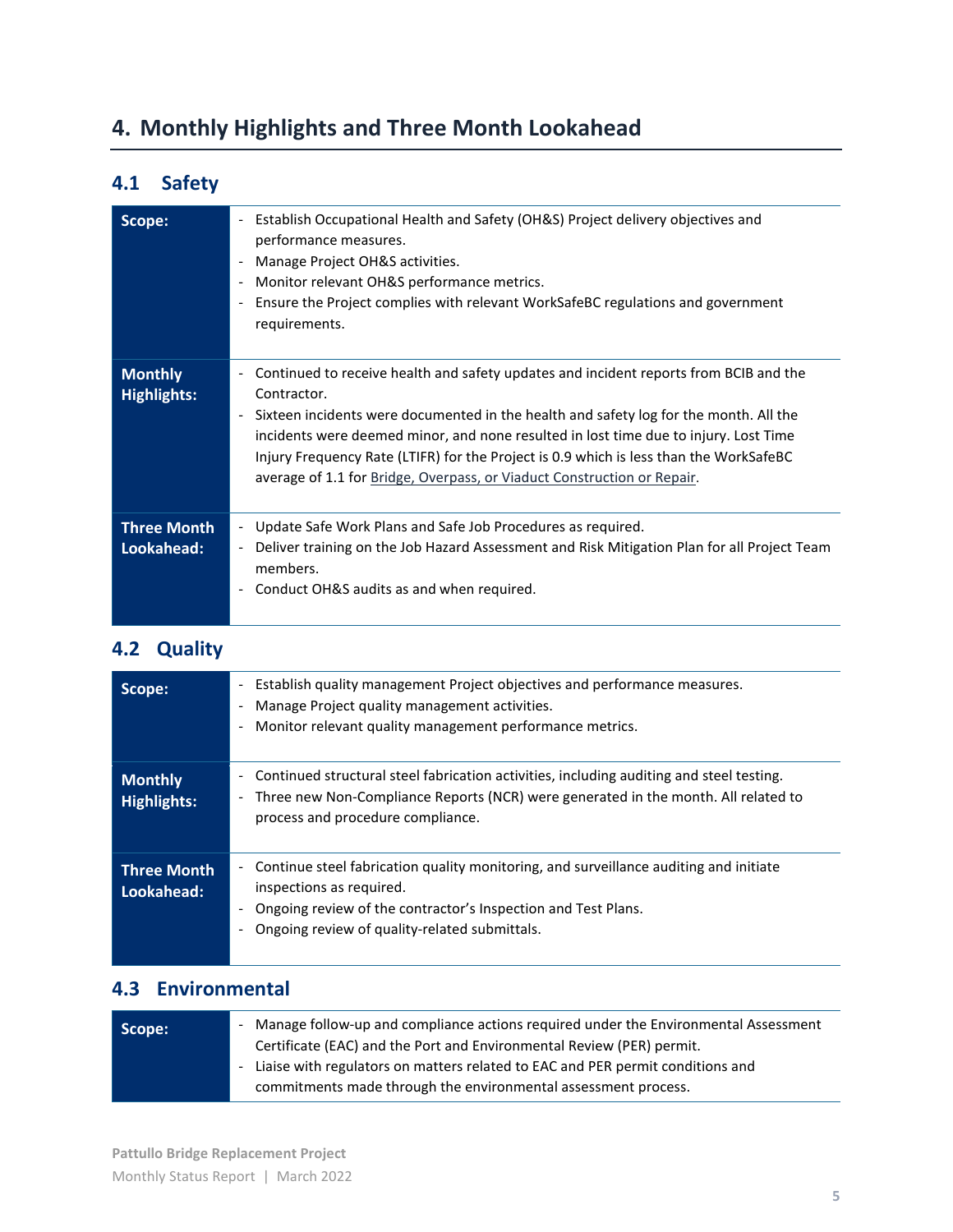|                                      | Oversee outstanding environmental permits and associated environmental studies,<br>$\overline{\phantom{a}}$<br>monitoring, and compliance processes.<br>Support the Technical Heritage Committee and archaeology investigation program.<br>$\overline{\phantom{a}}$                                                                                                                                                                                                                                                                                                                                                                                                                                                                                                |
|--------------------------------------|--------------------------------------------------------------------------------------------------------------------------------------------------------------------------------------------------------------------------------------------------------------------------------------------------------------------------------------------------------------------------------------------------------------------------------------------------------------------------------------------------------------------------------------------------------------------------------------------------------------------------------------------------------------------------------------------------------------------------------------------------------------------|
| <b>Monthly</b><br><b>Highlights:</b> | Conversations between the Contractor, Province and environmental regulators on Project<br>$\sim$<br>environmental requirements have continued in the month.<br>Discussions between the Contractor, VFPA, EAO and the Province on the Independent<br>$\overline{\phantom{a}}$<br>Environmental Monitor progressed and are nearing completion.<br>Twenty-four Environmental Incident Reports were issued in March. Majority of the<br>incidents were in relation to small/minor on land spills of hazardous substances which<br>were contained and remediated quickly and safely. There were four incidents of<br>turbid/potentially contaminated water spilling into the Fraser River. Immediate clean up<br>and testing for potential contamination was conducted. |
| <b>Three Month</b><br>Lookahead:     | Continue to liaise with regulators on follow-up actions and commitments arising from the<br>$\overline{\phantom{a}}$<br>required Project permits and approvals.<br>Continue working with the Contractor and third-party experts to prepare for upcoming<br>$\overline{\phantom{a}}$<br>underwater noise during in-river works.                                                                                                                                                                                                                                                                                                                                                                                                                                     |

## **4.4 Archaeology**

| Scope:                               | Managing, directing, and undertaking all archaeological work, including Archaeology<br>Impact Assessment (AIA), Systematic Data Recovery (SDR), and archaeological monitoring.<br>Support the Technical Heritage Committee and archaeology investigation program.<br>Responding to chance archaeological or heritage finds. |
|--------------------------------------|-----------------------------------------------------------------------------------------------------------------------------------------------------------------------------------------------------------------------------------------------------------------------------------------------------------------------------|
| <b>Monthly</b><br><b>Highlights:</b> | Continued archaeological investigations at pier locations in Surrey and New Westminster.<br>-<br>Completed archaeology investigation at Pier S6 and released it to the Contractor.<br>-<br>Additional archaeological material screening underway at the Tannery Road work site.                                             |
| <b>Three Month</b><br>Lookahead:     | Continue archaeological monitoring and archaeological investigations.<br>-<br>Continue to liaise with regulators on follow-up actions and commitments from required<br>Project permits and approvals.                                                                                                                       |

# **4.5 Design and Construction**

| Scope: | - Travel demand forecasting, traffic operations modelling, traffic data collection, and other<br>related engineering services in support of the Project.<br>- Review the final bridge design including roadways, associated structures, drainage, and |
|--------|-------------------------------------------------------------------------------------------------------------------------------------------------------------------------------------------------------------------------------------------------------|
|        | utilities.<br>- Compliance reviews during construction.                                                                                                                                                                                               |
|        | - Provide oversight of Contractor on-site activities throughout the Project's lifecycle.<br>Management of the Project's schedule, scope, and progress.<br>$\frac{1}{2}$                                                                               |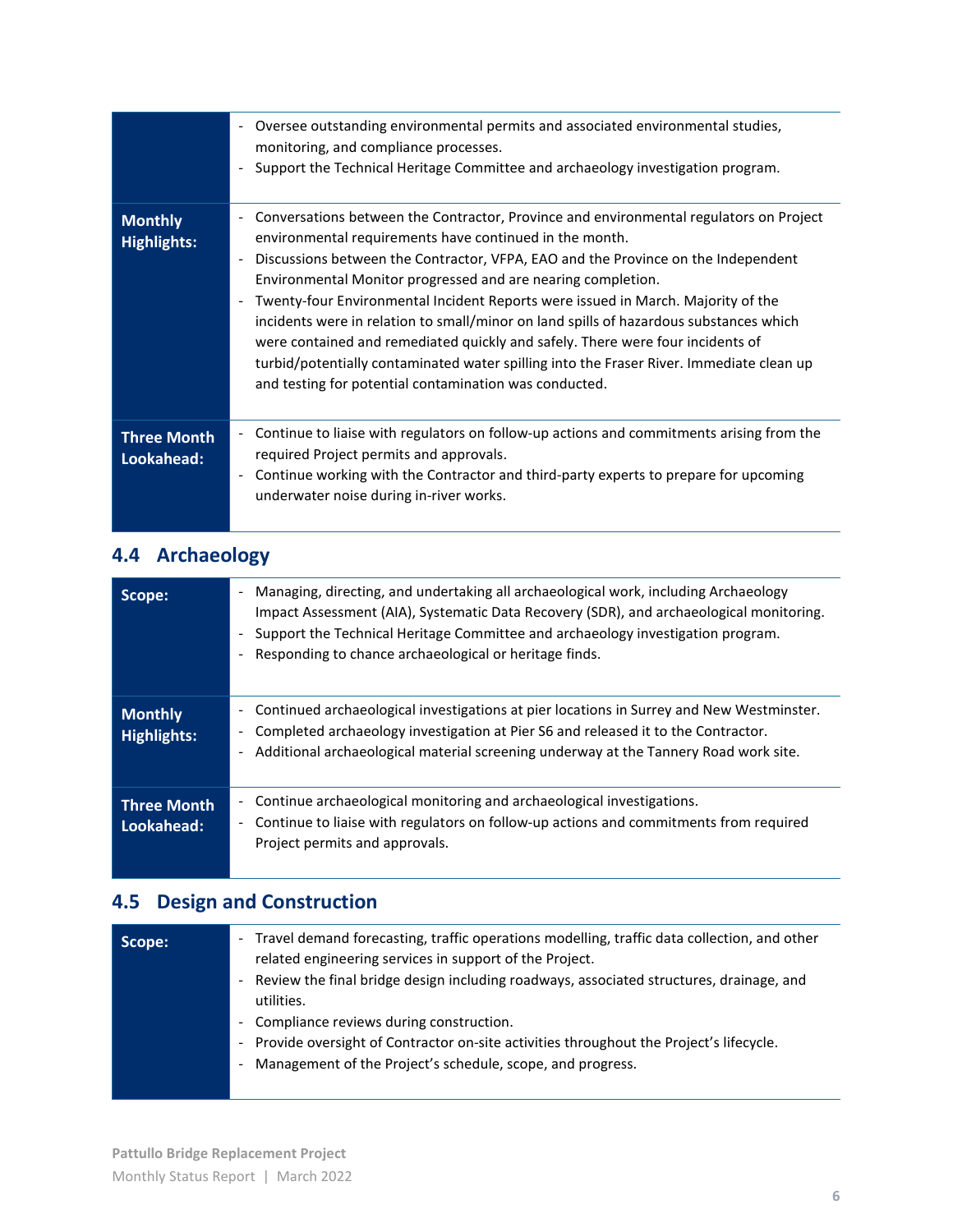| <b>Monthly</b><br><b>Highlights:</b> | Project team reviewed Final Designs for the north approach superstructure and the Old<br>$\overline{\phantom{0}}$<br>Yale Road overpass substructure.<br>Preparations for an additional hydraulic model test continued.<br>-<br>Discussions continued regarding proposed ground improvements and additional scour<br>-<br>protection in the Project area.<br>Installation of rebar in preparation for additional concrete pile cap pour progressed at Pier<br>$\overline{\phantom{a}}$<br>S1.<br>Crane pad set up completed at Pier N2 in New Westminster.<br>$\overline{\phantom{a}}$<br>Work continued on-land at Piers S2, S3, S4, S5, S7, S8, N2, and N3.<br>Ξ.<br>Continued daily site monitoring and reporting.<br>- |
|--------------------------------------|----------------------------------------------------------------------------------------------------------------------------------------------------------------------------------------------------------------------------------------------------------------------------------------------------------------------------------------------------------------------------------------------------------------------------------------------------------------------------------------------------------------------------------------------------------------------------------------------------------------------------------------------------------------------------------------------------------------------------|
| <b>Three Month</b><br>Lookahead:     | Complete monthly riverbed monitoring surveys.<br>$\overline{\phantom{a}}$<br>Complete additional physical hydraulic model test runs as required.<br>Ξ.<br>Complete in-river pilling.<br>Continue on land work at Pier locations in both Surrey and New Westminster, BC.<br>-                                                                                                                                                                                                                                                                                                                                                                                                                                               |

# **4.6 Indigenous Groups**

| Scope:                               | Consultation and engagement with the Identified Indigenous Groups (IIGs) as set out in the<br>$\overline{\phantom{a}}$<br>EAC.<br>Engagement with Indigenous groups on Project opportunities and benefits including<br>project benefit agreements and contracting opportunities.              |
|--------------------------------------|-----------------------------------------------------------------------------------------------------------------------------------------------------------------------------------------------------------------------------------------------------------------------------------------------|
| <b>Monthly</b><br><b>Highlights:</b> | Two Technical Heritage Committee (THC) meeting were held in March with Indigenous<br>Groups.<br>Nine out of ten project agreements signed with IIGs.<br>$\overline{\phantom{a}}$<br>Indigenous Art and Cultural Recognition (IACR) art and artist selection process underway.                 |
| <b>Three Month</b><br>Lookahead:     | Continue meetings with the THC.<br>Continue meetings with the Indigenous Marine Users Group.<br>-<br>Continue to facilitate meetings between Indigenous groups and the Project.<br>$\overline{\phantom{0}}$<br>Progress IACR opportunities including finalizing the art and artist selection. |

#### **4.7 Third Parties**

| Scope:             | Engage with Municipalities (City of New Westminster and City of Surrey) for the Project<br>$\qquad \qquad \blacksquare$<br>implementation phase.<br>Municipal Agreements.<br>$\overline{\phantom{a}}$<br>Railway Construction and Crossing Agreements.<br>-<br>Utility Agreements.<br>-<br>TransLink Agreement.<br>$\qquad \qquad \blacksquare$ |
|--------------------|-------------------------------------------------------------------------------------------------------------------------------------------------------------------------------------------------------------------------------------------------------------------------------------------------------------------------------------------------|
| <b>Monthly</b>     | Continued meeting weekly with the City of Surrey and City of New Westminster.                                                                                                                                                                                                                                                                   |
| <b>Highlights:</b> | -                                                                                                                                                                                                                                                                                                                                               |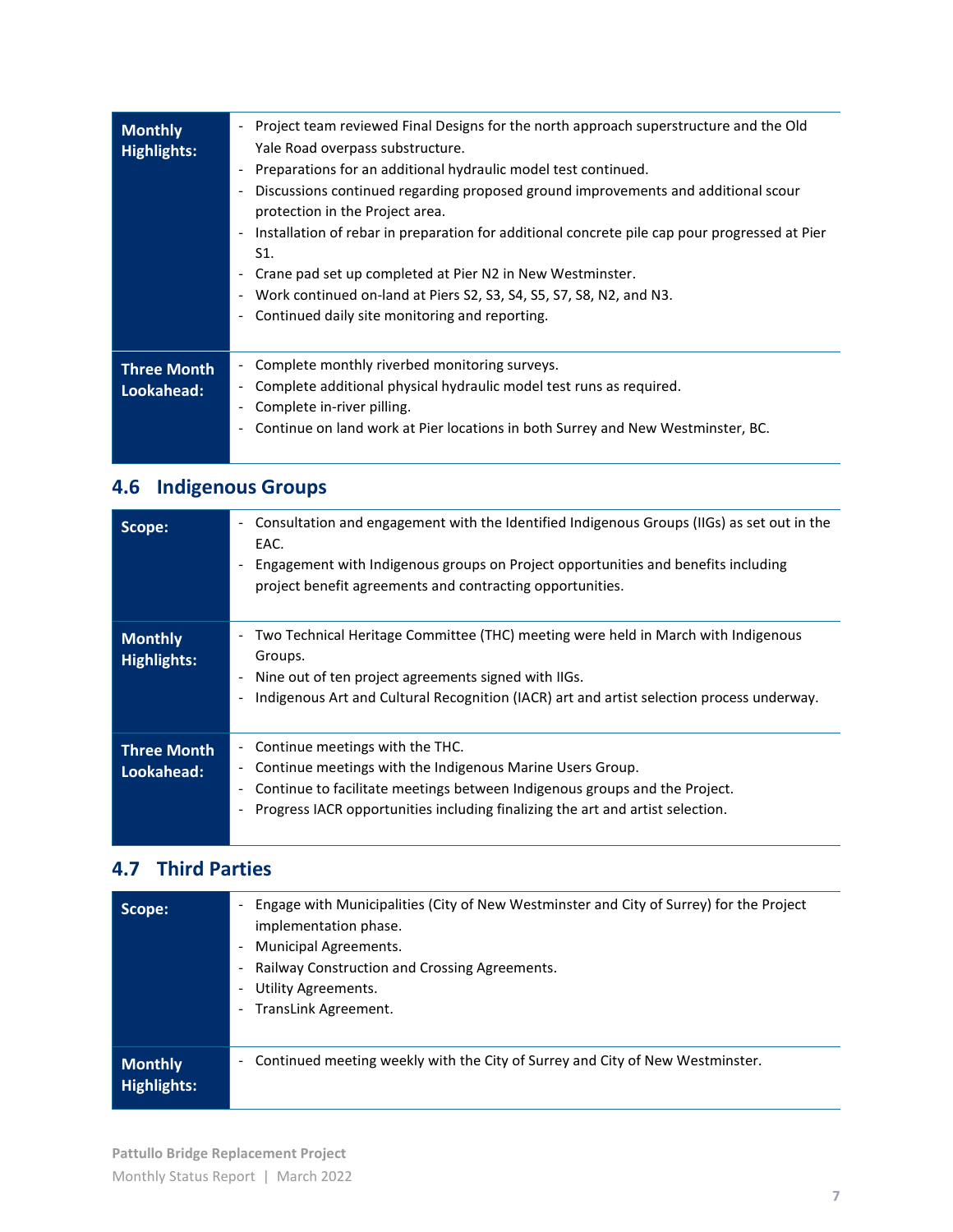|                                  | Coordinated comments from the municipalities back to the Contractor on specific aspects<br>$\blacksquare$<br>of the Project's design including those on urban integration, traffic management, utility<br>design, roadway alignments, and roadway guide signs.<br>Continued agreement discussions with TELUS and railway companies.<br>$\overline{\phantom{a}}$<br>Handover/transfer agreement discussions regarding the existing bridge with TransLink and<br>$\overline{\phantom{a}}$<br>the Province continued. |
|----------------------------------|--------------------------------------------------------------------------------------------------------------------------------------------------------------------------------------------------------------------------------------------------------------------------------------------------------------------------------------------------------------------------------------------------------------------------------------------------------------------------------------------------------------------|
| <b>Three Month</b><br>Lookahead: | Continue to engage with municipalities on the Project's design.<br>$\overline{\phantom{a}}$<br>Continue to work with railways, TELUS and TransLink to finalize agreements.<br>$\overline{\phantom{0}}$<br>Continue coordination with FortisBC regarding the Pattullo Gas Line Replacement.<br>$\overline{\phantom{a}}$                                                                                                                                                                                             |

## **4.8 Public and Stakeholder Engagement**

| Scope:                               | Manage ongoing public and stakeholder communications and engagement.<br>$\overline{\phantom{a}}$                                                                                                                                                                                                                                                                                                                                                                                                                                                                                                                                                                                                                                                                                                                                                                                                                                                                                                                                                                                                                                                               |
|--------------------------------------|----------------------------------------------------------------------------------------------------------------------------------------------------------------------------------------------------------------------------------------------------------------------------------------------------------------------------------------------------------------------------------------------------------------------------------------------------------------------------------------------------------------------------------------------------------------------------------------------------------------------------------------------------------------------------------------------------------------------------------------------------------------------------------------------------------------------------------------------------------------------------------------------------------------------------------------------------------------------------------------------------------------------------------------------------------------------------------------------------------------------------------------------------------------|
| <b>Monthly</b><br><b>Highlights:</b> | Provided a Project update presentation to the Active Transportation Working Group.<br>$\qquad \qquad \blacksquare$<br>Continued meeting with the Woodlands Working Group to determine the form and<br>$\qquad \qquad \blacksquare$<br>content for interpretative panels which will be featured in the site of the former<br>Woodlands institution at the McBride Boulevard-East Columbia Street intersection in<br>New Westminster. Final decision on the form and content expected in the next reporting<br>period.<br>Continued to provide communication updates regarding site activity work including<br>$\qquad \qquad \blacksquare$<br>notification distribution to residents, business and stakeholders. Notifications are being<br>posted to website, emailed to local resident and business associations, and sent to the<br>email subscription list.<br>Continued to engage with stakeholders on the Project's design.<br>$\overline{\phantom{0}}$<br>Provided responses and updates regarding planned construction activities, including<br>$\overline{\phantom{a}}$<br>planned road closures, and the Project's design to interested stakeholders. |
| <b>Three Month</b><br>Lookahead:     | Continue engagement with key stakeholders in New Westminster and Surrey regarding<br>Project designs and construction plans, including with resident groups, HUB Cycling and<br>the Walkers' Caucus.<br>Ongoing management of Project communications, including incident response, enquiry<br>$\overline{\phantom{0}}$<br>response, Project information sheets and construction notices.<br>Continue to provide project construction activity information via social media platforms.<br>$\qquad \qquad \blacksquare$                                                                                                                                                                                                                                                                                                                                                                                                                                                                                                                                                                                                                                          |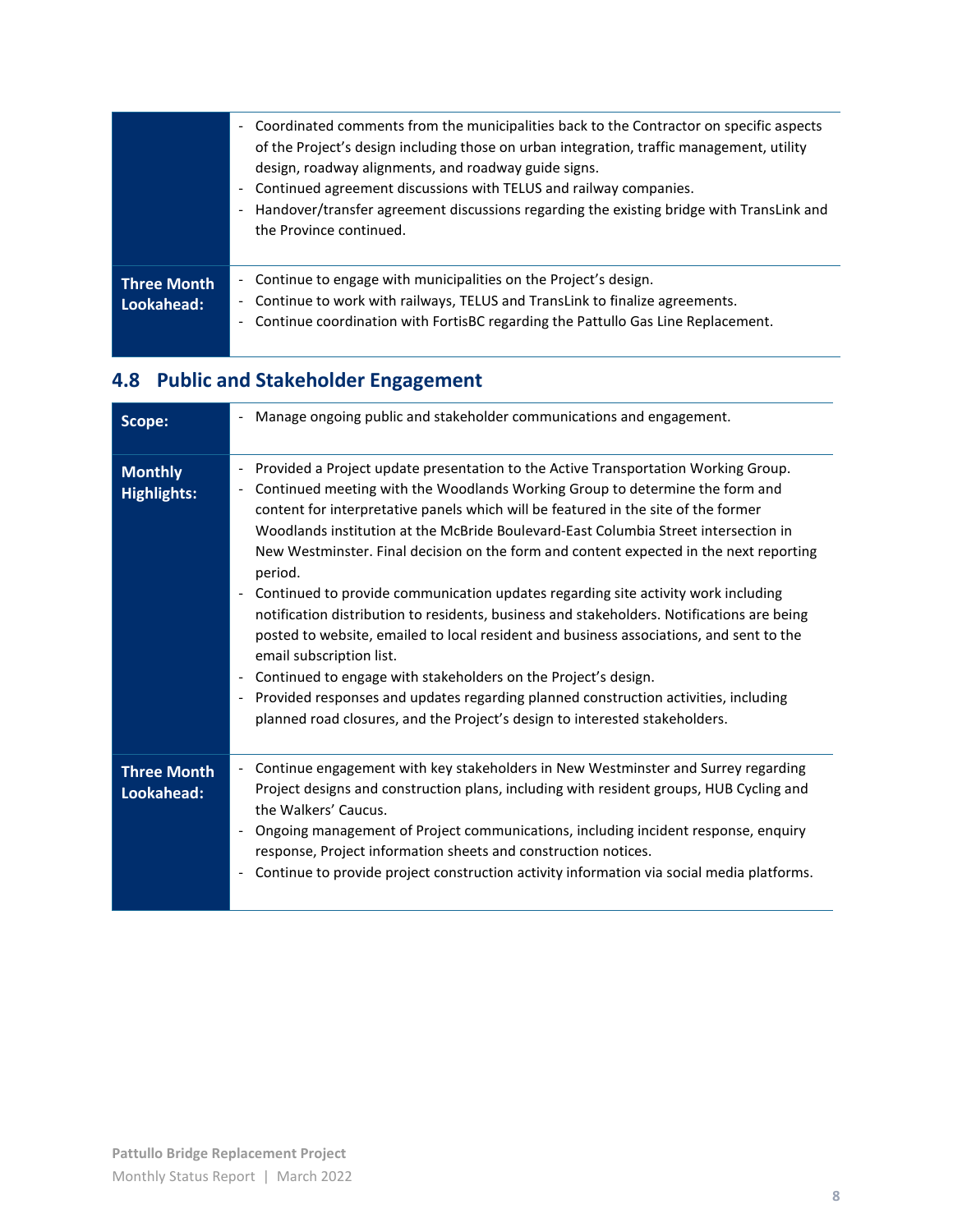#### **5. Schedule**



The following schedule depicts deliverables, milestones and associated dates and timelines for the implementation phase of the Project, as well as anticipated construction timelines.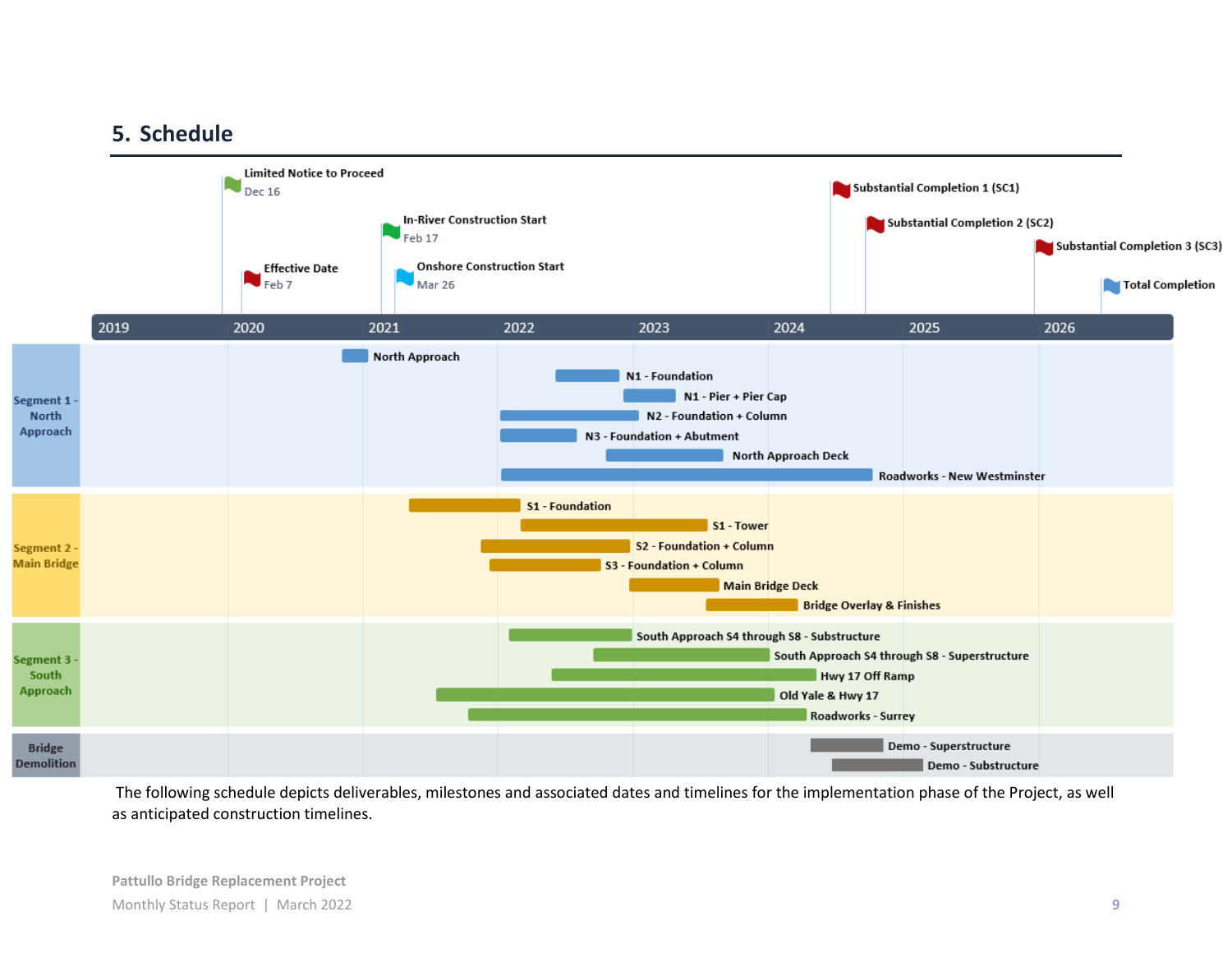## **6. Project Photos**



**FIGURE 1 – PIER S1 BRIDGE FOUNDATION – PILE PLUG WORK AND REBAR CAGE SETTING COMPLETE**



**FIGURE 2 – PILE INSTALLATION AT PIER S4 IN SURREY, B.C.**

**Pattullo Bridge Replacement Project** Monthly Status Report | March 2022